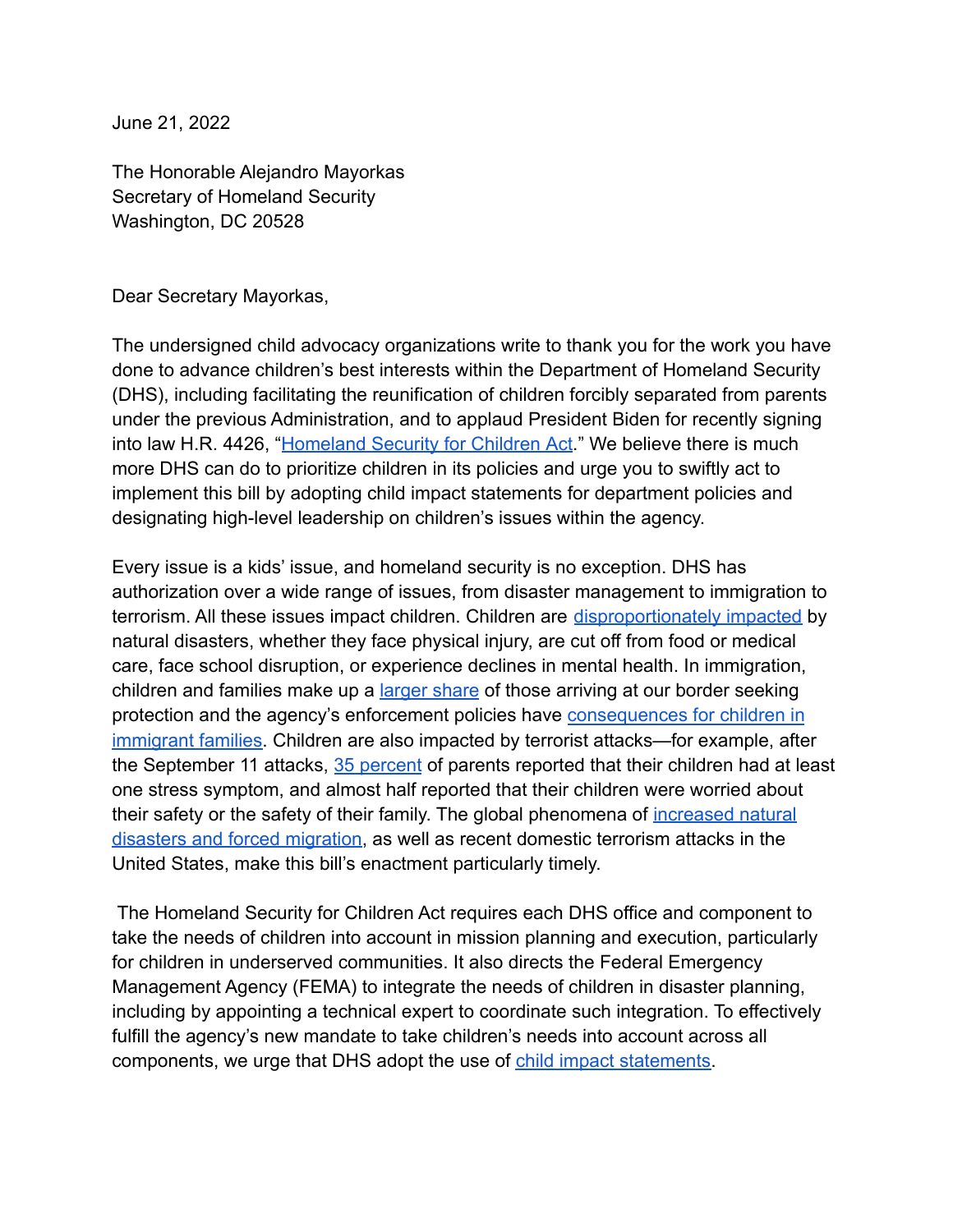Similar to analyses the federal government currently uses, child impact statements are a tool to systematically ask fundamental questions about a policy, program, or activity's outcome on children's best interests. Using child impact statements, DHS can put in place an intentional and systematic structure to place children's rights, views, and needs in the foreground of its policies and plans. Additionally, child impact statements advance both the bill's mandate and the Administration's [whole-of-government](https://www.whitehouse.gov/briefing-room/presidential-actions/2021/01/20/executive-order-advancing-racial-equity-and-support-for-underserved-communities-through-the-federal-government/) [approach](https://www.whitehouse.gov/briefing-room/presidential-actions/2021/01/20/executive-order-advancing-racial-equity-and-support-for-underserved-communities-through-the-federal-government/) to advance equity and support underserved communities. Children are now the nation's [most diverse generation](https://www.pewresearch.org/social-trends/2018/11/15/early-benchmarks-show-post-millennials-on-track-to-be-most-diversebest-educated-generation-yet/) and a dedicated process to evaluate policies' impact on children will illuminate disproportionate negative impacts or additional steps needed to equitably advance the needs of children from marginalized communities, including Black, Brown, and Indigenous children, children with disabilities, children of immigrants, and LGBTQ youth.

We also urge you to appoint a coordinator on children's issues within your office, as well as within FEMA. This will promote coordination across DHS to prioritize children and also facilitate DHS's coordination with other agencies to address the holistic and intersectional needs of children.

Thank you for your ongoing work to prioritize children. We are excited for this opportunity for DHS to lead by example and prioritize children through the use of child impact statements and high-level leadership for children within the agency. We look forward to working with you and being part of regular stakeholder meetings to support the agency's consideration of children's best interests, in line with the consultation provisions of the bill.

Sincerely,

Center for Law and Social Policy ChildFund Child Labor Coalition Church World Service Comic Relief US CREA Fair Start Movement First Focus on Children FLAP-Farmworker and Landscaper Advocacy Project iFoster Justice for Migrant Women Juvenile Law Center